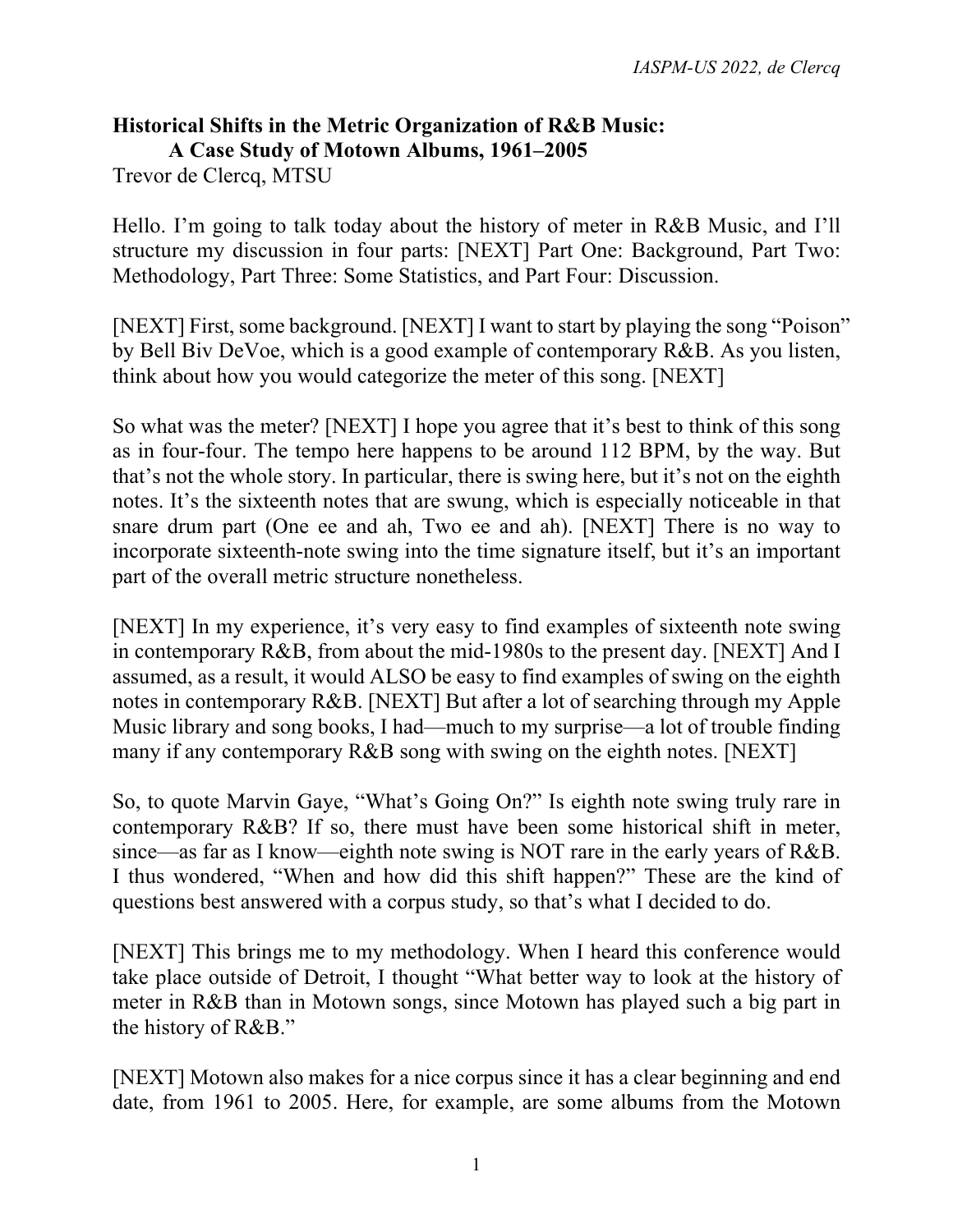catalog, from the Marvelettes to the Jackson 5 to Stevie Wonder to Lionel Richie to Boyz II Men to Erykah Badu. [NEXT] Overall, the Motown catalog includes 205 studio albums, which is what I used to create my corpus. I did not include any soundtrack albums or greatest hits albums or any of the other non-standard format album shown here.

Now I didn't listen to every song on these 205 albums. Statistics teaches us that we don't have to look at every single data point to get an idea for large-scale trends. [NEXT] So, for this paper, I divided the Motown catalog into periods of five years, which I call "pentades." From each pentade, I took 50 songs, randomly sampled without replacement, from the Motown albums during that five-year period. [NEXT] Of course, various substyles of R&B cross over and overlap these five-year spans. But this method should be sufficient to give us a sense of the big picture. [NEXT] So choosing 50 songs randomly from each of nine pentades gives a corpus of 450 songs total.

[NEXT] The main question I faced was how to categorize the meter of each song. That's not necessarily as straight forward as it may seem. Let's, for example, take the song "Higher Ground" by Stevie Wonder. The song clearly has a tempo of 124 BPM. But how you would categorize its meter? Let's listen. [NEXT]

I would guess some of you would say that this song is in twelve-eight, a compound meter. [NEXT] Here, though, is professionally published sheet music for the song, which says that "Higher Ground" is in four-four—not a compound meter—with a moderate shuffle feel. So in my corpus, should I say the time signature for a song like this is twelve-eight or four-four?

[NEXT] Let's actually take a closer look at this song. Here, for example, is the waveform of the drum part to "Higher Ground." Each beat lasts about 488 milliseconds. If this song were truly a compound meter, where each beat is divided into three equal parts, we would expect the long-short pattern to be in a two-to-one ratio, or about 325-to-163 milliseconds given the beat length. [NEXT] But that's NOT the timing here. Instead, the ratio is about 353-to-135 milliseconds. In other words, the "long" part of the beat is a bit longer, and the "short" part a little shorter, than a true compound meter. Let's listen to JUST the drum part of the song. [NEXT] Admittedly, the drum fills may be true triplets, but the long-short division in the main beat is not.

[NEXT] In part because of this issue, it's fairly normal for commercial musicians to deprecate compound meter at certain tempos. For example, in this textbook, the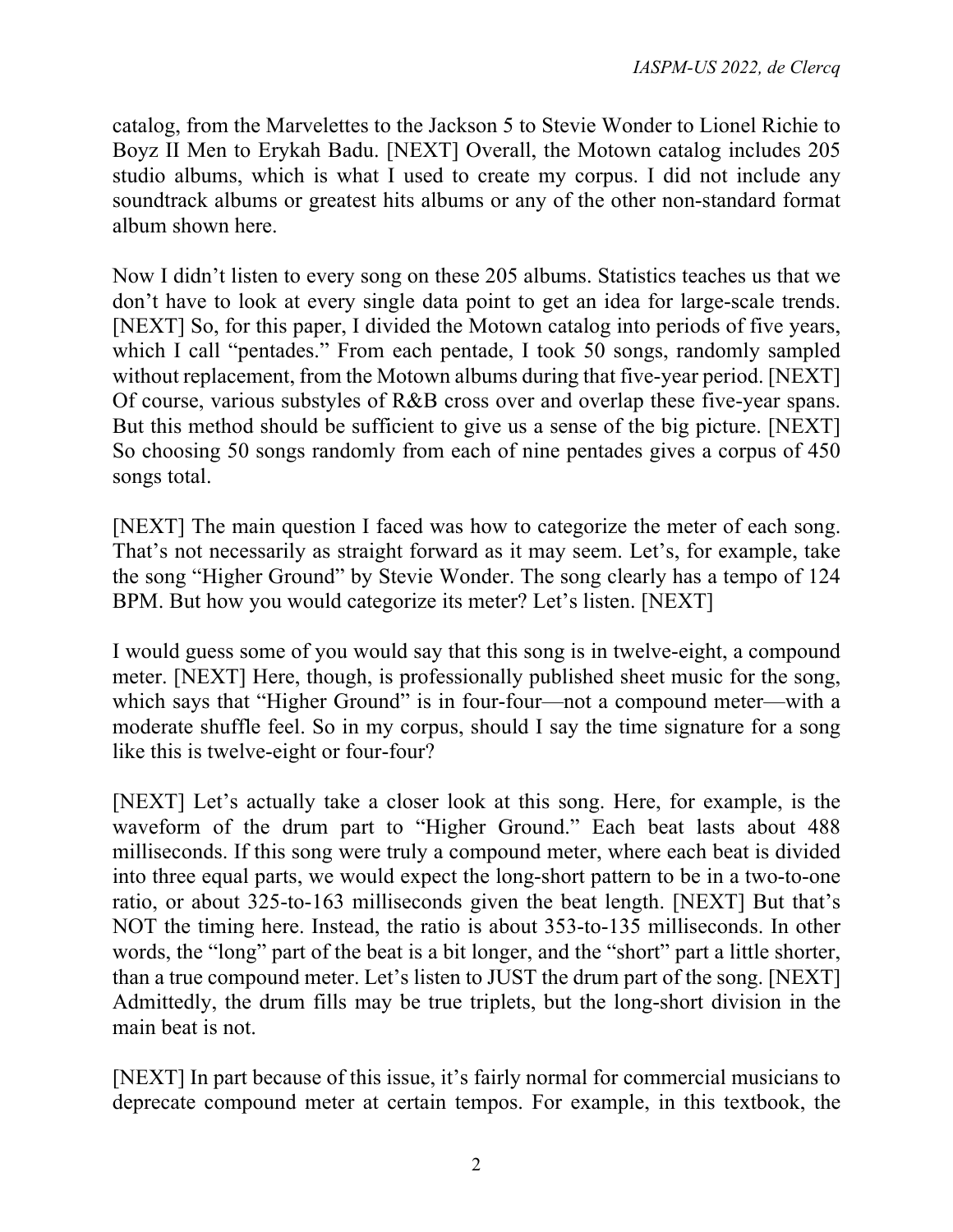authors write that "In popular music, compound meter is generally used only at slower tempos; when the tempo picks up, the triplet feeling is better defined as *shuffle* or *swing*." But that raises another question: What are "slower" tempos, and how do we know when the tempo picks up enough for us to NOT consider it a compound meter? Not having a clear answer to questions like this can create a problem for encoding the songs in a consistent way.

The good news is that these distinctions are somewhat moot if we reframe the original motivating questions. [NEXT] Rather than trying to determine the best time signature for a song, let's simply look at the rate of the kick and snare, and then let's consider [NEXT] whether the beat given by the kick and snare is divided into two equal parts or not. When the beat given by the kick and snare is NOT divided into two equal parts, we might call it compound meter or we might call it swing eighths. Either way, the working hypothesis here is that at some point in the history of R&B, the pathway on the right, shown in red, becomes much less common, especially given moderate or faster kick and snare rates.

[NEXT] Using this approach, swing sixteenth notes in a four-four meter would be categorized as NOT dividing the next level down in the metric hierarchy into two equal parts.

[NEXT] OK, let's now take a look at some results.

[NEXT] Here is a table of average kick-snare rates across all 50 songs in each pentade. For the sake of this corpus study, I'm going to take the rate of the kick and snare to be the quote-unquote "tempo" of the song, even though I've argued elsewhere that songs may be in half-time or double-time feels. I'll talk more about that later. I'm showing here both the median and mean tempo, mostly just to show you that the median and mean are about the same. The main thing to notice here is that songs in the 1960s seem to generally have faster tempos—and again, by "tempo" I mean the rate of the kick and snare—as compared to songs from later eras, like the late 1990s.

[NEXT] Here's one way to visualize this trend. In this chart, each pentade has its own boxplot showing the interquartile ranges of tempo. The black line in the middle of each box is the median tempo. The median moves around a bit, but it seems the generally go downward over time.

[NEXT] Indeed, if we do a linear regression on tempo versus year, we get a statistically significant negative slope, as indicated by the low P value, for those who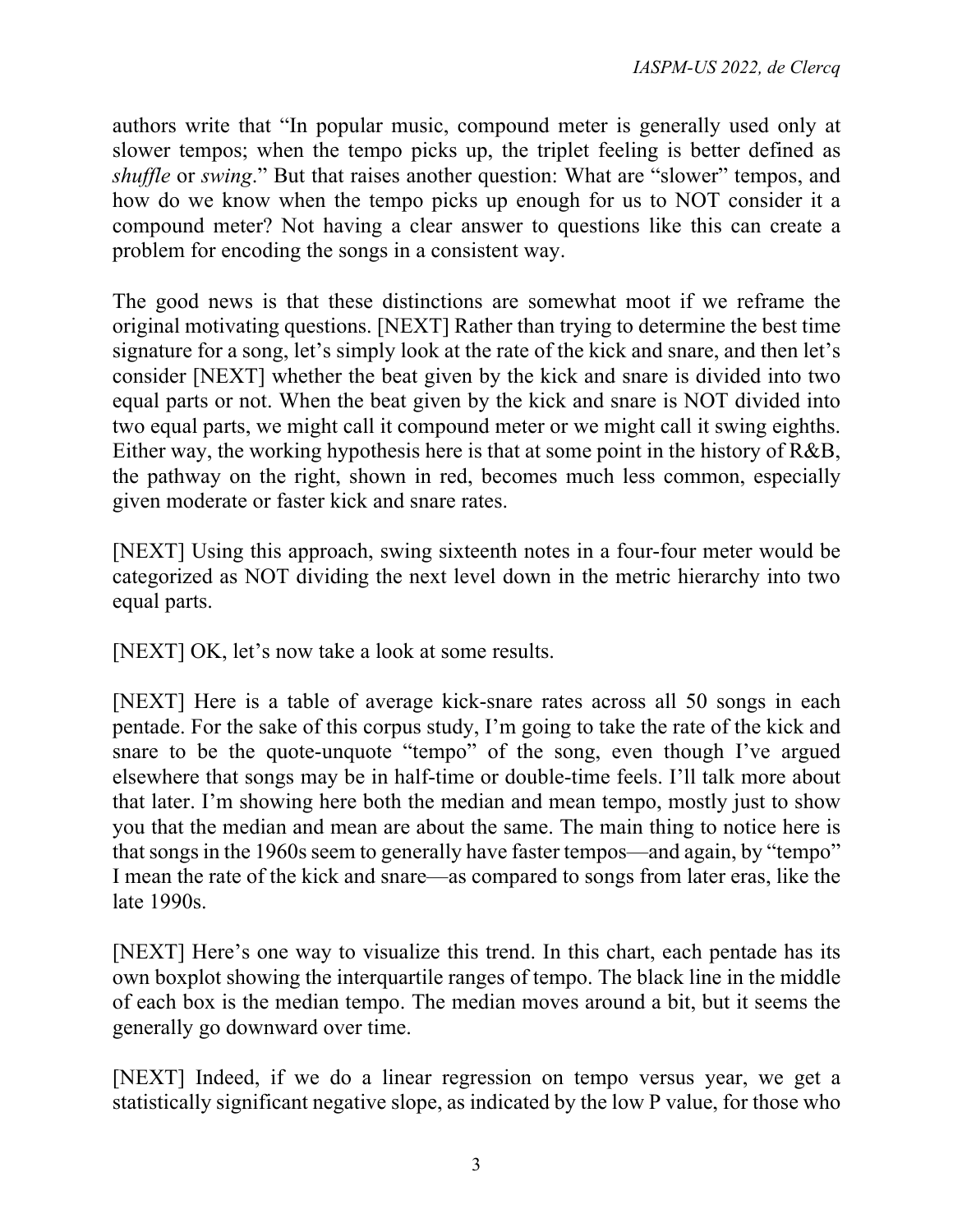care about that sort of thing. But what I think we should care about more here is the fairly low R squared value, which is only point Zero-65. That means that the Xvariable—the year—only explains about six and half percent of the variation in the Y-variable—tempo. That's a relatively small effect. In other words, despite the low P value, I wouldn't say with this data that the year of the song has much of a predictive effect on the rate of the kick and snare.

But of course, all songs and thus all meters are lumped together here, and that's potentially problematic. I wouldn't necessarily expect the kick and snare rate for a song in six-eight to be the same as the kick and snare rate for a song in four-four. So let's tease apart this data.

[NEXT] Here, for example, is a table of average tempos for songs where the kick and snare beat is NOT divided into two equal parts. In other words, it's either a compound meter or a meter with swung eighth notes. The interesting thing here is not actually the average tempo but rather the number of songs that fall into this category. In the early 1960s, almost half the songs—23 out of 50—have a kick and snare beat that is NOT divided into two equal parts. By the mid-1970s, though, that number starts to noticeably drop off.

[NEXT] Here's a line plot of that same data, which implies that my initial hypothesis may be true. We see lots of compound meter and swing eighths in the early 1960s, but then much less in later decades. That said, it's still problematic that I have lumped together both swing eighths and compound meter here, but I can tease apart this data even further.

[NEXT] Here, for example, is a linear regression of this same subset of songs—in other words, all the songs that do NOT divide the kick and snare beat into two equal parts—showing the year as a predictor of tempo. Notice that the regression line is flat, the p value is large, and the R squared value is very low. So with this subset of songs, the year offers no predictive value as to tempo. But that's probably because compound meter and swung eighths are lumped together here. In fact, we can see some clustering of the data here, showing evidence of how the use of compound meter and eighth-note swing changes over time. Remember, as discussed earlier, commercial musicians typically associate slower kick-snare rates, somewhere around 60 BPM, with compound meters like 6/8—which would be those points below that black regression line—whereas commercial musician typically associate faster kick-snare rates, like 120 BPM, with swung eighths—which would be those points above that black regression line.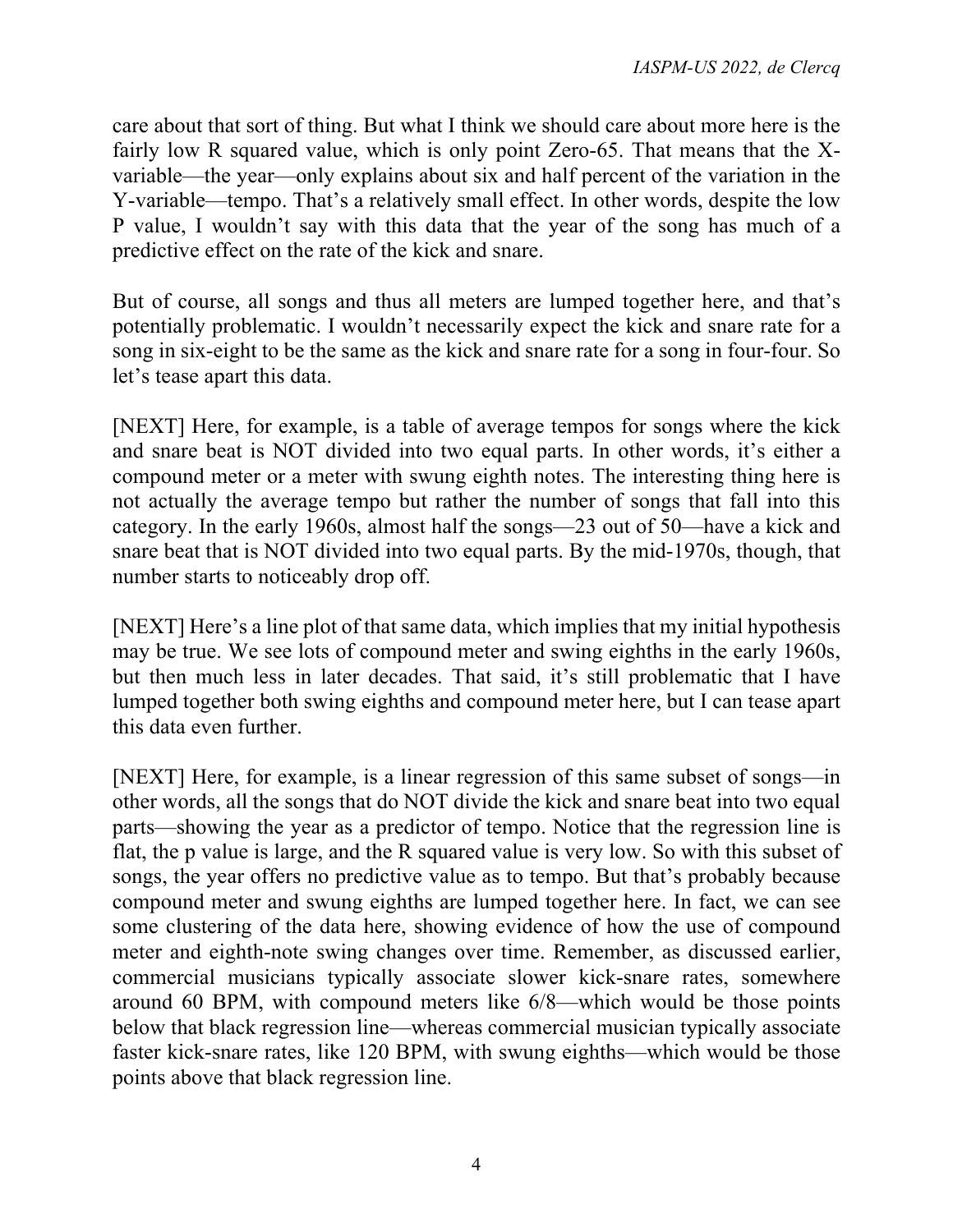[NEXT] So in the 1960s, circled here in orange, we seem to have a lot of songs in 6/8 AND a lot of songs with swing eighths. [NEXT] But in the 1970s, circled here in purple, we mostly get slow tempos, implying mostly 6/8. By the 1970s, therefore, eight note swing seems to disappear. [NEXT] Then in the 1980s, circled here in blue, 6/8 disappears, with the faster tempos implying swing eights. [NEXT] And then in the 1990s, circled here in green, we see a return of 6/8 and another dormancy for swing eighths. I admit that there are not a lot of data points after the 1960s, so it would be nice to have a different or bigger corpus to confirm these decade-by-decade trends. Nonetheless, it appears that while the use of swings 8ths doesn't entirely disappear after the 1960s, there may be certain eras—like the 1970s and 1990s where swing 8ths were much less commonly used. Now what about swing sixteenths?

[NEXT] Well, here is a line plot of the percent of songs where the kick and snare beat IS divided into two equal parts, but the next level down, the sixteenth note if you take the kick and snare to be a quarter note, is NOT divided into two equal parts. In other words, these are the songs with swing sixteenths. It's pretty clear that swing sixteenths really started to become popular in the late 1980s and became especially common in the 1990s, with almost half of the songs in the early 1990s having swing sixteenths.

[NEXT] It's actually interesting to compare this line plot—now shown in red—with the line plot we saw earlier with the percent of songs that did NOT divide the kick and snare beat into two equal parts—now shown in blue. So compound meter and swing eighths were common in the 1960s and then decline, which is mirrored by a rise in swing sixteenths during in the 1990s. But in between, there is a valley during the late 1970s and 1980s, where compound meter and swing at any level generally disappear. You might associate these trends with the influence of certain styles, like disco, for example.

[NEXT] Now that we've taken a look at the history of compound meters, swing 8ths, and swing 16ths, let's revisit our linear regression of tempo versus year. Here is the same model as earlier, but now I have filtered out all the songs that could be considered to be in a compound meter or having swing at any level. In other words, this regression includes only those songs in straight four-four, where the the kick and snare is divided into two equal parts, and each of those divisions is then divided into two equal parts. The result is still statistically significant, as indicated by the low P value. But more important, the R squared value—which is almost point one eight here, shows—now indicates we have something between a moderate and a large effect size, conventionally speaking. In other words, if we just look at the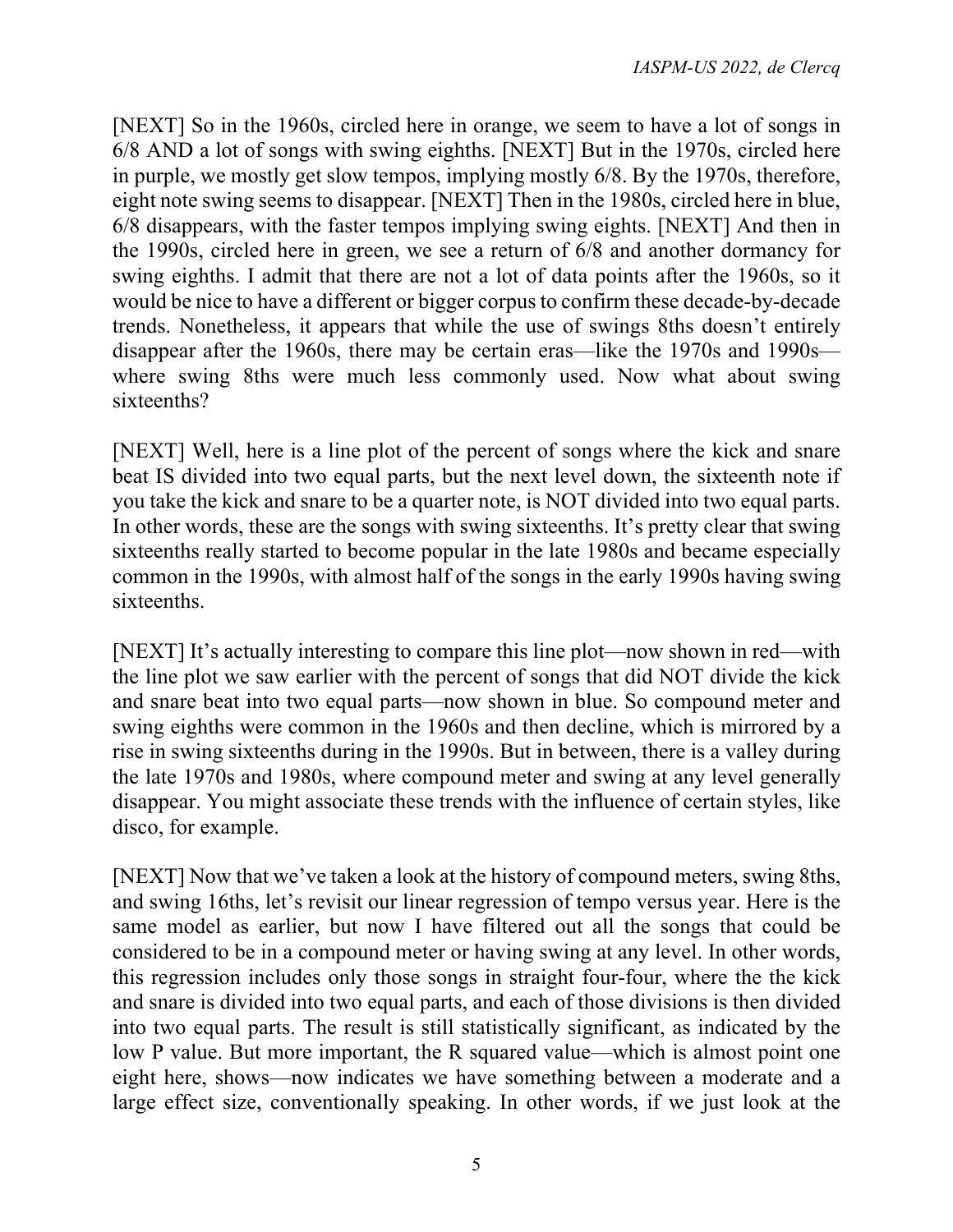straight four-four songs, there seems to be a real trend of songs getting slower over time. [NEXT] I should admit that I'm not the first researcher to see a trend like this; Schellenberg and von Scheve, for example, found that popular music more broadly has gotten slower since the 1960s.

I think we can do better than trying to model tempo changes over time with a straight line, though. [NEXT] For example, here is a local polynomial regression on these same songs—the straight four-four songs. You can see that this model predicts a kick and snare rate of about 120 BPM for the early 1960s, which then flattens out from the 1970s through the 1980s at around 100 BPM. Again, we can probably associate this general tempo shift with different styles, like funk and disco. And then in the 1990s, it drops down to about 80 BPM.

[NEXT] OK, now for some discussion. I'd like to being by listening to one more song, again thinking about how we might categorize its meter.

[NEXT] The song is "Touch" by Johnny Gill, a good example of contemporary R&B from the 1990s. I think we can hear this song in two possible ways. [NEXT] One option is that the song is in four-four at tempo of about 61 BPM with swung sixteenths. That's what you'd get if you took the kick-snare rate to be the quarter note. [NEXT] But it's also possible to feel the quarter note at 122 BPM. In other words, we could hear the song as in a "half-time feel," with the kick-snare rate as the half note. Thinking about the song in this way would mean the swing would be on the eighth notes. In fact, that's basically the same tempo we saw earlier in "Higher Ground" by Stevie Wonder, where we had swing on the eighth notes. So we COULD call the swing here swing sixteenths at a slow tempo, but it's actually the same AMOUNT of swing in terms of absolute time as eighth note swing at a faster tempo. In other words, the "speed" of the swing is the same in this Johnny Gill song as it was in the Stevie Wonder song, even though the rate of the kick and the snare are very different. Let's listen. [NEXT]

[NEXT] With this song in mind—and this is my last slide—let's return to these two diagrams. In summary, this study does confirm my original hypothesis, that compound meter and eighth-note swing were common in the 1960s but then became less common as swing on the sixteenths increased in popularity during the 1990s. How might we explain this shift, though? Well perhaps the decrease in kick-snare rates over time is part of the answer. If there is some general preference for the speed of swing to stay within some window of absolute time, then it makes sense that when kick and snare rates slow down, there would be a corresponding shift in the level of swing within the metric hierarchy. In other words, swing sixteenths were perhaps